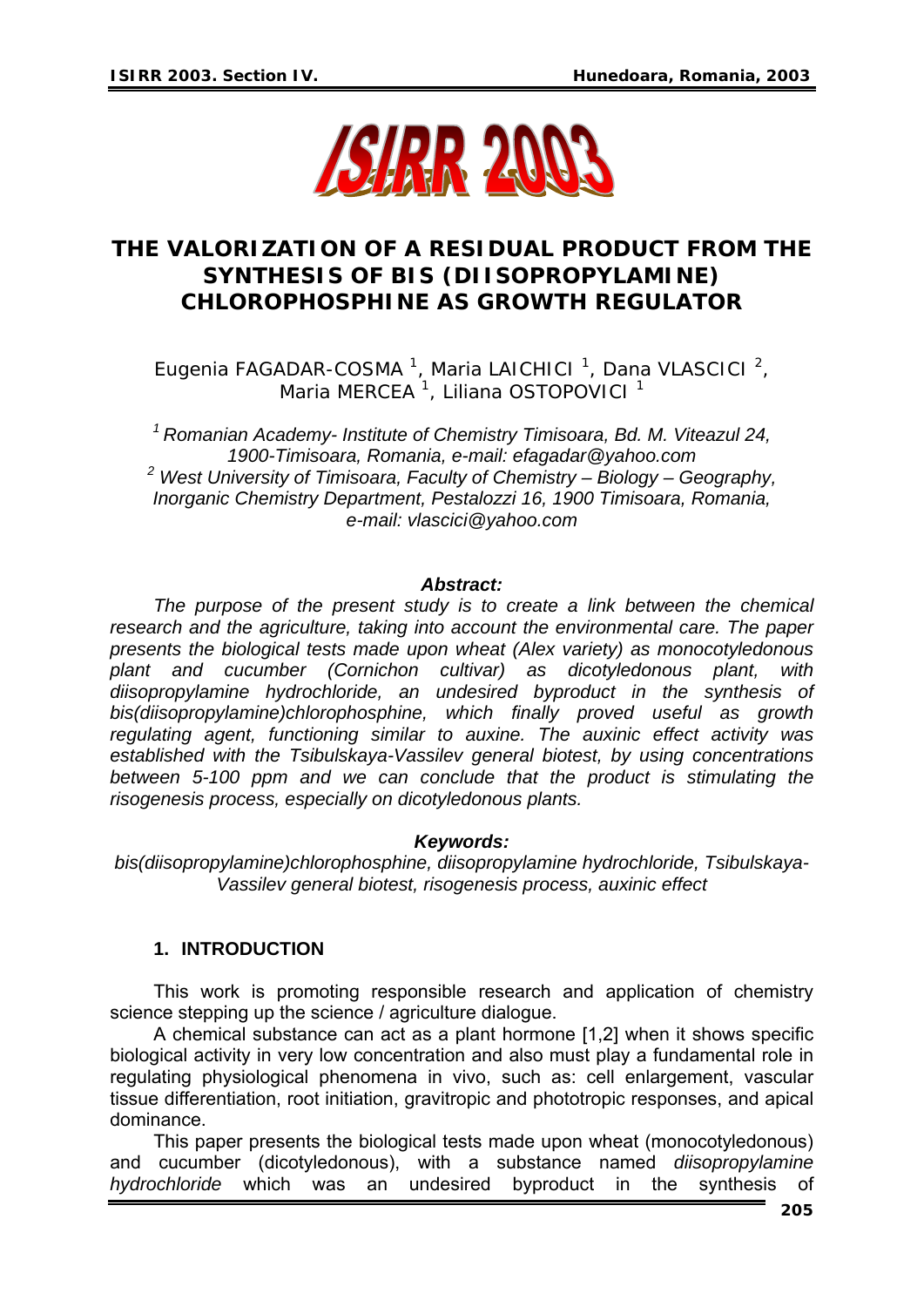bis(diisopropylamine)chlorophosphine and which finally proved to be useful as a growth regulating agent, functioning similar to auxine. The idea of searching diisopropylamine hydrochloride as a biological active substance, started from the previous literature studies [3] which proved that compounds with secondary amino groups have local anaesthetic activity, are not toxic, and above all, their use in agriculture contribute to the reduction of environmental pollution caused by necessary packaging for removing an unnecessary product.

Auxins are responsible in promoting cell elongation [4], a process that is required before differentiation of a cell. Auxins are able to do this by promoting the intake of water, increasing the elasticity of the cell to cope with the increase of water taken in by the cell.

Some of the other effects [5-9] that auxins are known to cause are: stimulates cell elongation, stimulates differentiation of phloem and xylem, stimulates root initiation on stem cuttings and lateral root development in tissue culture, delays leaf senescence, can inhibit or promote (via ethylene stimulation) leaf and fruit abscission, can induce fruit setting and growth in some plants, involved in assimilate movement toward auxin possibly by an effect on phloem transport, delays fruit ripening , stimulates growth of flower parts. A few of these effects are to be seen as results of our presented study.

On the other hand, plants require some essential elements to function properly, mainly carbon, oxygen and hydrogen and also small quantities of nitrogen, phosphorous, potassium and magnesium, as additional elements. For example, a lack of nitrogen causes an excessive growth of roots and a red leaf base. The compound we have been tasted has benefic effect from this point of view too.

## **2. EXPERIMENTAL**

- Reactions, reagents and all operations were carried out with protection from atmospheric moisture, using Schlenk glassware and purging inert gas.
- Reagents: phosphorus trichloride and hexane were Merck reagents for synthesis; diisopropylamine is from Sigma Aldrich Division, Germany. All chemicals used were predried and distilled from appropriate drying agents [10].
- Melting points were determined on a Bőetius apparatus.
- <sup>1</sup>H-NMR spectrum was determined in DMSO- $d_6$  + CDCl<sub>3</sub> solutions with a Bruker Avance DRX 400 apparatus Chemical shifts (δ) are given in ppm downfield from internal TMS.
- IR spectra were determined on a SPECORD M80 JENA.
- Elemental analysis was carried out on a CARLO ERBA 1106 analyzer.

### *Procedure for synthesis of diisopropylamine hydrochloride*

We obtain the diisopropylamine hydrochloride as a byproduct in our attempt to synthesize bis(diisopropylamino)chlorophosphine [11], according to equation (1):

$$
PCI_3 + 4 [(CH_3)_2 CH]_2 NH \rightarrow \{ [(CH_3)_2 CH]_2 N \}_2 PCl + 2 [(CH_3)_2 CH]_2 NH_2^+ Cl \qquad (1)
$$

*A solution of 10 mL (13.7g, 0.1 mol) of phosphorus trichloride in 20 mL hexane was added dropwise to a solution of 56 mL (40.4g, 0.4 mol) diisopropylamine in 180 mL hexane with continuous stirring and cooling in an ice bath. The reaction mixture*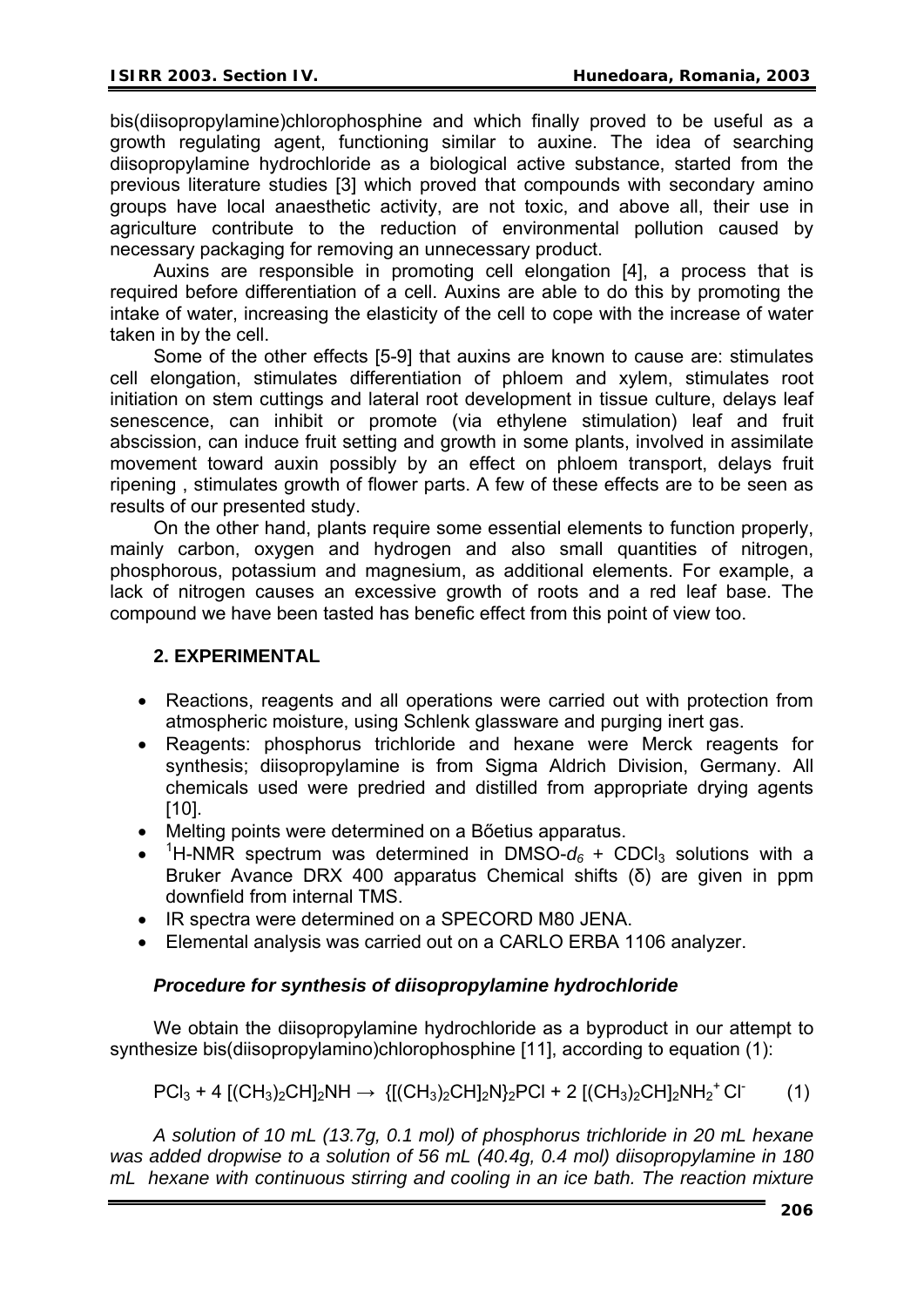*was allowed to warm to room temperature and then boiled under reflux for 30 hours. After cooling to room temperature, the reaction mixture was filtered and the precipitate, which is diisopropylamine hydrochloride, Mp: 212-214 °C, was washed and recrystallized from hexane. It was obtained 17g diisopropylamine hydrochloride, as byproduct. Concentration of the hexane filtrate gave 13.5 g of (i-Pr<sub>2</sub>N)<sub>2</sub>PCI, mp: 98-99<sup>o</sup> C* 

*Diisopropylamine hydrochloride:* white crystals, m.p. 212-214 ºC; IR (KBr, cm<sup>-1</sup>): 3432(v<sub>NH</sub>); 2976 ( $v_{CH3}^{as}$ ); 2912 ( $vCH$ ); 2836 ( $v_{CH3}^{s}$ ); 1588 ( $\delta_{NH}$ ); 1462 ( $\delta_{CH3}^{as}$ ); 1376 ( $\delta$ <sub>CH3</sub><sup>s</sup>); 1168 (v<sub>CN</sub>). <sup>1</sup>H-NMR (DMSO- $d_6$  + CDCl<sub>3</sub>): 3.29(m, 2 H); 1.1(dd, J=6.2 Hz, J=3.1Hz, 12 H); Elemental analysis for  $C_6H_{16}NCl$  (137.5) (%): calc. C, 52.36; H, 11.63; found C, 52.61; H, 11.79.

### *The method for testing growth regulator activity*

To establish the auxinic effect activity of diisopropylamine hydrochloride, the Tsibulskaya-Vassilev general biotest [12,13] was used.

For the determination of the biological activity of the diisopropylamine hydrochloride, as stimulator of the plant growth, laboratory tests were carried out on monocotyledonous - wheat caryopses (*Alex variety*) and on dicotyledonous - on cucumber (*Cornichon cultivar)* using the general Tsibulskaya-Vassilev biotest method comparatively with water control.

The concentrations we used were for monocotyledonous: 10 ppm, 50 ppm, and 100 ppm and for dicotyledonous 5 ppm, 10 ppm and 20 ppm. The seeds treated with bioactive compounds were held in Petri dishes on agar medium at  $22^{\circ}$  C during six days. After that, the biometrics measurements were carried out, watching of: the average height of plants, the average number of the roots for one plant, the average length of the roots and the dry substance on monocotyledonous and the average height of plants, the average length of principal roots, the average number of secondary roots and the dry substance for dicotyledonous.

The obtained data were calculated in percentage and compared to the water control. The results are presented in Tables and Figures 1 and 2. STATGRAPHICS PROGRAM carried out the statistical processing of the data.

### **3. RESULTS AND DISCUTIONS**

From the data presented it could be observed that the average length of the plants increases with 3% at the concentration of 50 ppm. When the concentrations are equal with 10 and respectively 100 ppm, the registered values are below the values belonging to the water control.

By watching of the average length of the roots, we registered an increase of 15% when the concentration was 10 ppm and an increase of 8% for the concentration of 50 ppm. The concentration of 100 ppm proved to have inhibition effect (99%).

The average number of the roots on one plant increases with 12% at 10 ppm and for concentrations of 50 and 100 ppm is equal with the water control.

The dry substance reaches a significant distinct increase of 98% at the concentration of 10 ppm.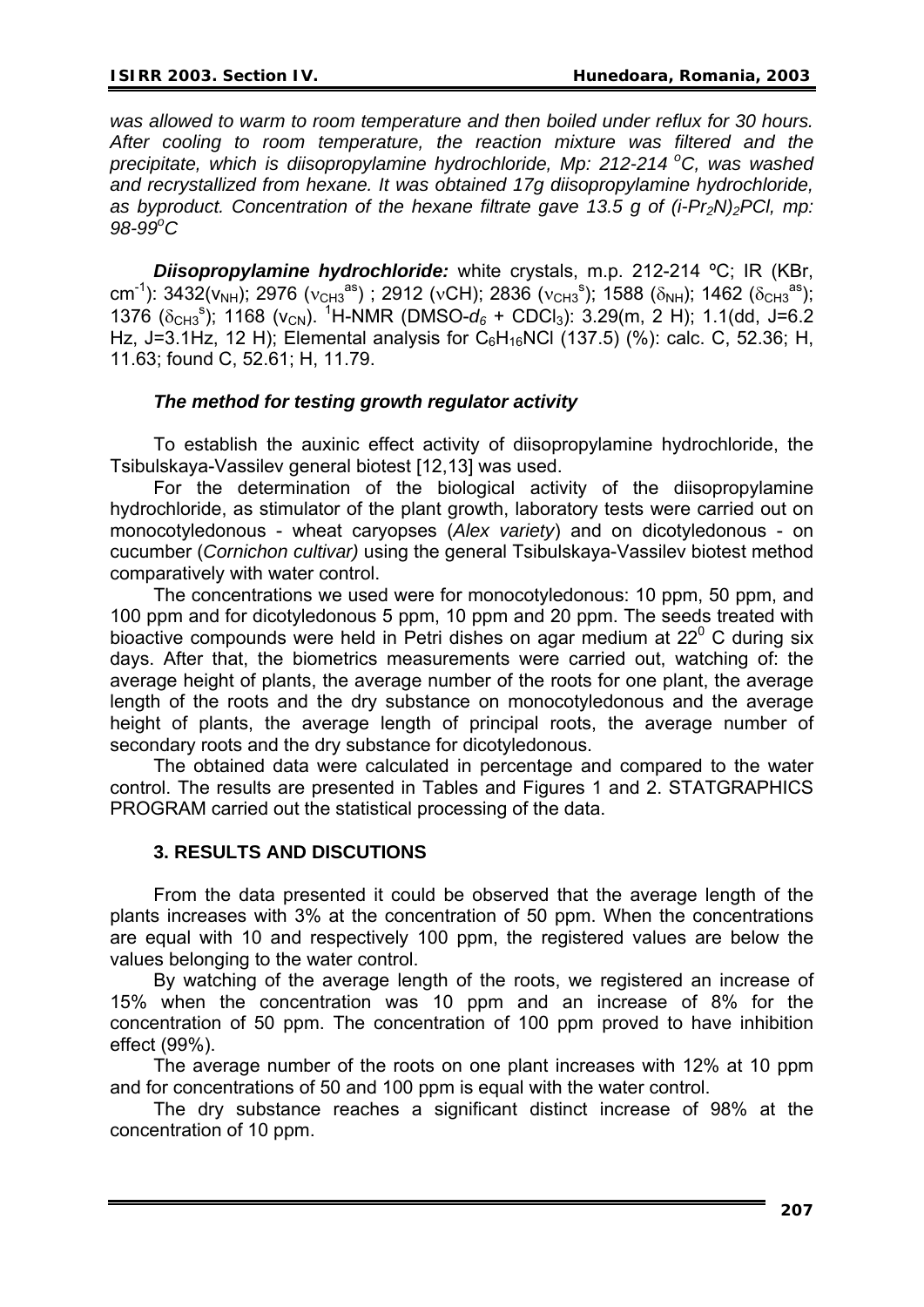| Variant                        | Average<br>length of<br>the seedling |      | Average<br>length of<br>the roots |      |             | Average number of roots |        | Dry substance |                   |        |  |
|--------------------------------|--------------------------------------|------|-----------------------------------|------|-------------|-------------------------|--------|---------------|-------------------|--------|--|
|                                | cm                                   | $\%$ | cm                                | $\%$ | No.         | <b>Difference</b>       | $\%$   | g             | <b>Difference</b> | %      |  |
| Water                          | 8.13                                 | 100  | 7.26                              | 100  | 3.76        | N/A                     | 100    | 0.0119        | N/A               | 100    |  |
| control                        |                                      |      |                                   |      |             |                         |        |               |                   |        |  |
| Diisopropylamine hydrochloride |                                      |      |                                   |      |             |                         |        |               |                   |        |  |
| $10$ ppm                       | 8.02                                 | 99   | 8.37                              | 115  | 4.21        | $+0.45$                 | $112*$ | 0.0236        | $+0.0117$         | 198*** |  |
| 50 ppm                         | 8.34                                 | 103  | 7.87                              | 108  | 3.75        | $-0.01$                 | 100    | 0.0111        | $-0.0008$         | 93     |  |
| 100 ppm                        | 7.74                                 | 95   | 7.17                              | 99   | 3.75        | $-0.01$                 | 100    | 0.0108        | $-0.0011$         | 91     |  |
|                                |                                      |      | DL                                | 5%   | $= 0.32907$ |                         |        | $= 0.00046$   |                   |        |  |
|                                |                                      |      |                                   | 1%   | $= 0.73113$ |                         |        | $= 0.00103$   |                   |        |  |
|                                |                                      |      |                                   | 0.1% | $= 1.11062$ |                         |        | $= 0.00239$   |                   |        |  |

*Table 1. The growth regulating activity of diisopropylamine hydrochloride on wheat*



*Fig. 1. Biological activity of diisopropylamine hydrochloride on wheat* 

| <b>Table 2.</b> The growth regulating activity of diisopropylamine hydrochloride |
|----------------------------------------------------------------------------------|
| on Cucumber                                                                      |

| Variant                        | Average length of the<br>seedling         |         |                | Average length of<br>principal roots      |         |                | Average number of<br>secondary roots      |         |              | Dry substance                             |           |              |
|--------------------------------|-------------------------------------------|---------|----------------|-------------------------------------------|---------|----------------|-------------------------------------------|---------|--------------|-------------------------------------------|-----------|--------------|
|                                | cm                                        | Diff.   | $\%$           | cm <sub>2</sub>                           | Diff.   | $\%$           | No.                                       | Diff.   | $\%$         | g                                         | Diff.     | $\%$         |
| Water<br>control               | 8.26                                      | N/A     | 100            | 4.63                                      | N/A     | 100            | 6.75                                      | N/A     | 100          | 0.0156                                    | N/A       | 100          |
| Diisopropylamine hydrochloride |                                           |         |                |                                           |         |                |                                           |         |              |                                           |           |              |
| 5 ppm                          | 9.56                                      | $+1.3$  | 116<br>$\star$ | 8.54                                      | $+3.91$ | 184<br>$***$   | 10.0                                      | $+3.25$ | 148<br>$***$ | 0.0256                                    | $+0.01$   | 164<br>$***$ |
| 10 ppm                         | 11.35                                     | $+3.09$ | 137<br>$***$   | 5.5                                       | $+0.87$ | 119<br>$\star$ | 6.60                                      | $-0.15$ | 98           | 0.0251                                    | $+0.0095$ | 161<br>$***$ |
| 20 ppm                         | 10.13                                     | $+1.87$ | 123<br>$***$   | 7.77                                      | $+3.14$ | 168<br>$***$   | 8.63                                      | $+1.88$ | 128<br>$***$ | 0.0192                                    | $+0.0036$ | 123          |
| <b>DL</b><br>5%<br>1%<br>0.1%  | $= 1.29442$<br>$= 1.70145$<br>$= 2.23141$ |         |                | $= 0.64130$<br>$= 2.03891$<br>$= 2.61773$ |         |                | $= 1.28157$<br>$= 1.70034$<br>$= 2.12419$ |         |              | $= 0.00291$<br>$= 0.00470$<br>$= 0.00883$ |           |              |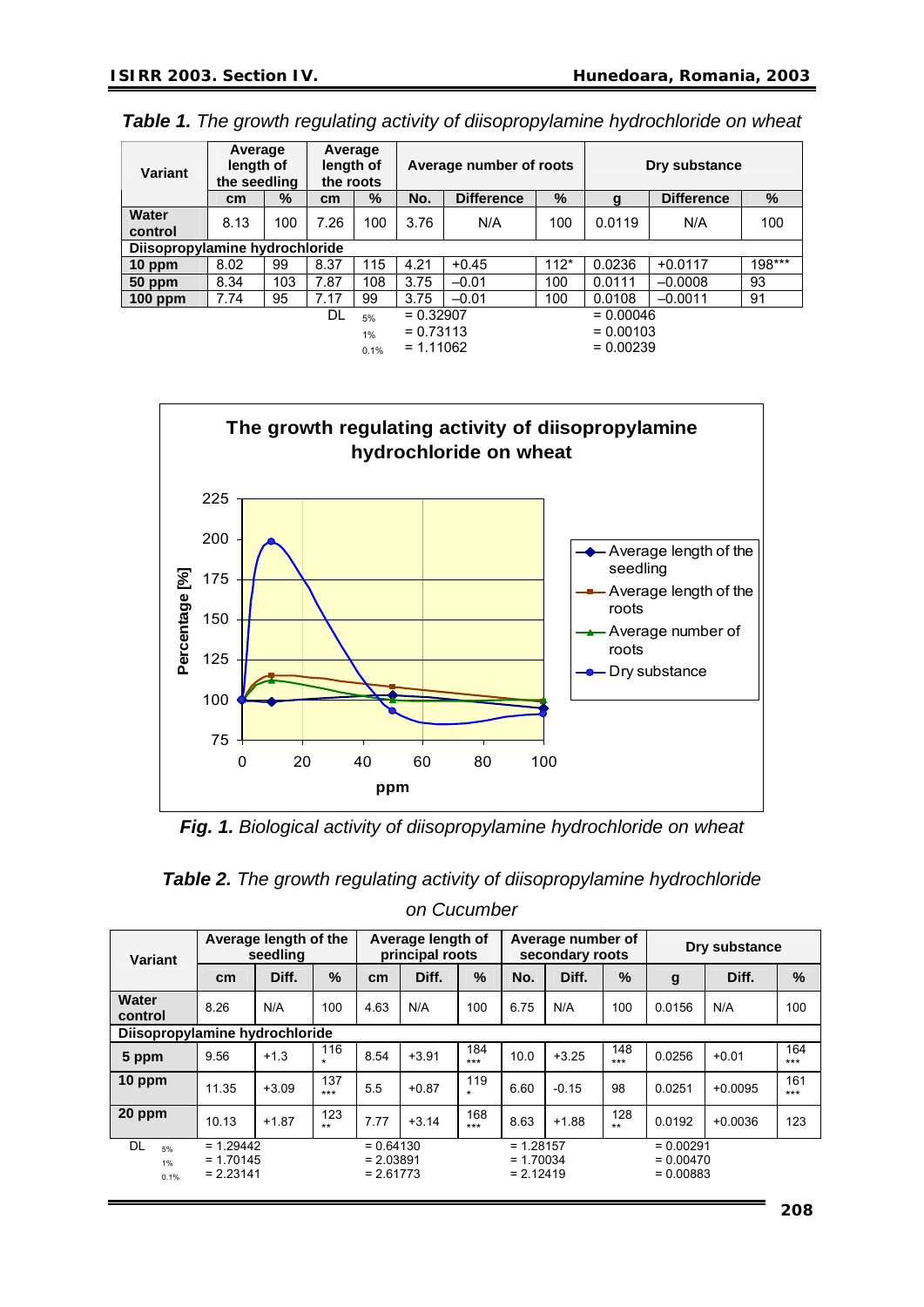

*Fig. 2. Biological activity of diisopropylamine hydrochloride on cucumber*

With respect to the dicotyledonous plant (cucumber) the average length of the seedling increases with 16% at the concentration of 5 ppm. At concentration of 10 ppm a significant distinct increase of 37% is registered, and when a concentration of 20 ppm was used the significant increase noticed, decreases to 23%.

The average length of the principal roots increase with 84% at 5 ppm, is highly with 19% at 10 ppm, and when we used a concentration of 20 ppm a distinct significant increase of 68% is noticed.

From the point of view of the average number of the secondary roots it is to be reported an increase of 48% at 5 ppm and an increase of 28% at a concentration of 20 ppm.

The statistically assured cumulative effect of protein substances is registered as significant distinct increase of 64% for 5 ppm and with an increase of 61% at 10 ppm.

### **4. CONCLUSIONS**

By comparison of the obtained data we could remark the following:

The product we have tested is stimulating the risogenesis process of monocotyledonous plants with 12% and when referred to dicotyledonous with an increase between 28-48% with respect to the average number of roots, and an increase between 19-84% with respect to the average length of the roots.

The product has a stimulative effect on dicotyledonous seedlings when an increase of the growth of plants between 16-37% can be specified.

So we can say that the product has a significant biological activity, especially when it is applied on dicotyledonous plants.